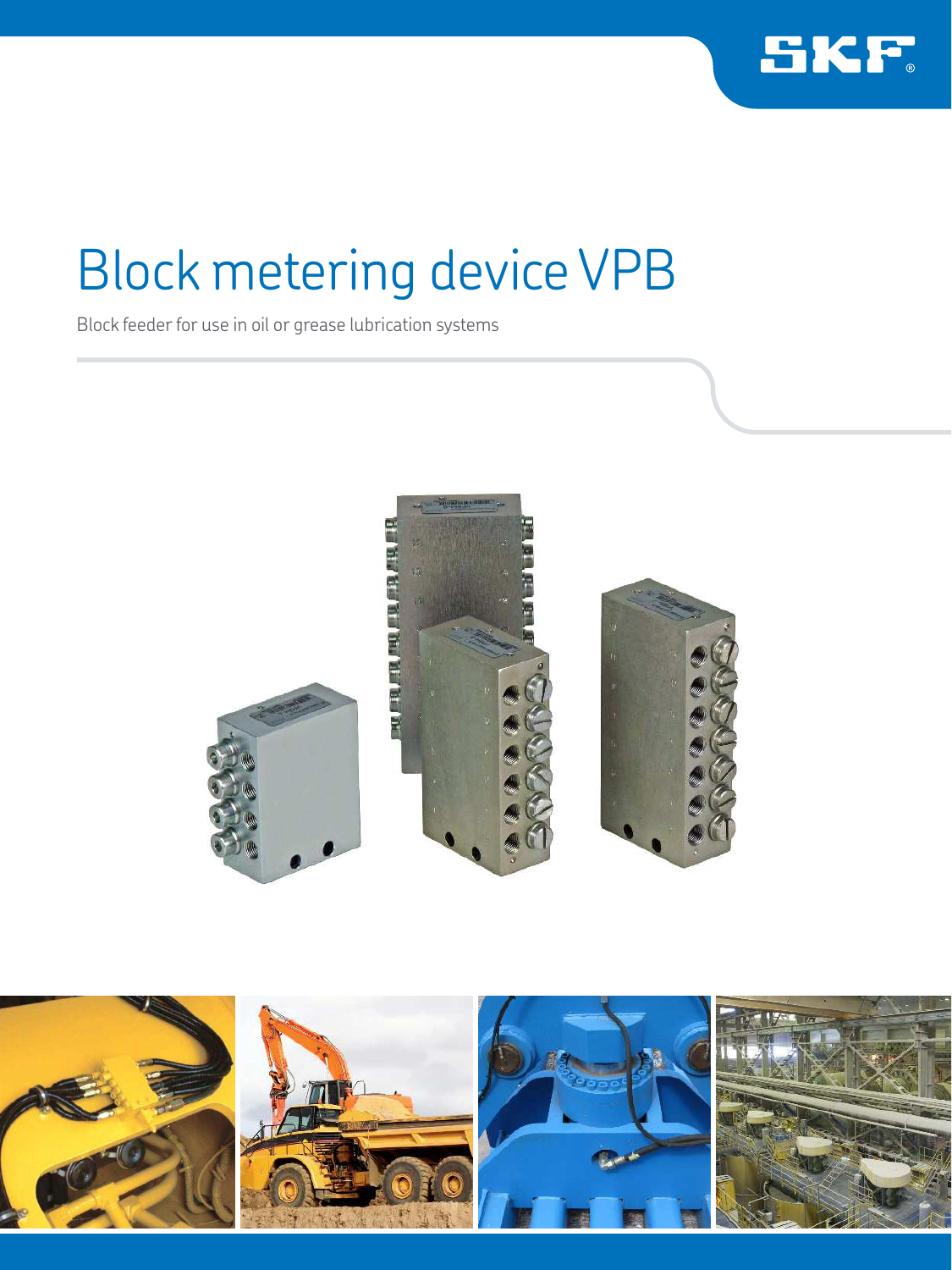**Block metering devices or feeders of the VPBM/VPBG series are used in small circulating-oil lubrication systems as well as in grease and oil total loss lubrication systems. Fields of application are, for example, metal-forming machines, vehicles, production systems in the automotive industry as well as packaging and printing machines.**

### **Advantages:**

- Robust and cost-eficient
- Usable for the widest possible range of applications with regards to mode of operation (continuous/intermittent) and lubricants
- Central function monitoring of all feeder ports with a minimum of effort
- Number of cycles: max. 200/min
- Available in metric design as VPBM or in inch design as VPBG
- Defined volume portion per cycle and outlet of 0,20 cm3
- Accurate lubricant distribution, even with back pressure at the lubrication points, due to fitted pistons
- The feeders are available with 6 up to 20 outlets
- Maximum number of lubrication points (per system) approximately 100; for ringline systems with in-line pumps several hundred
- Pressure range: 30 to 200 bar for circulating-oil lubrication systems; 300 bar for grease systems
- Basic design zinc coated, optionally of stainless steel, or in waterproof design

### Table of contents

| Information on the VPB design  4 |  |
|----------------------------------|--|
|                                  |  |
|                                  |  |
|                                  |  |
|                                  |  |
|                                  |  |
|                                  |  |
|                                  |  |

| Block metering device VPB with piston detector 6                |  |
|-----------------------------------------------------------------|--|
| Block metering device VPB with cycle indicator 6                |  |
| Block metering device VPB with 2/2 directional solenoid valve 7 |  |
|                                                                 |  |
|                                                                 |  |
|                                                                 |  |
|                                                                 |  |
|                                                                 |  |
|                                                                 |  |
|                                                                 |  |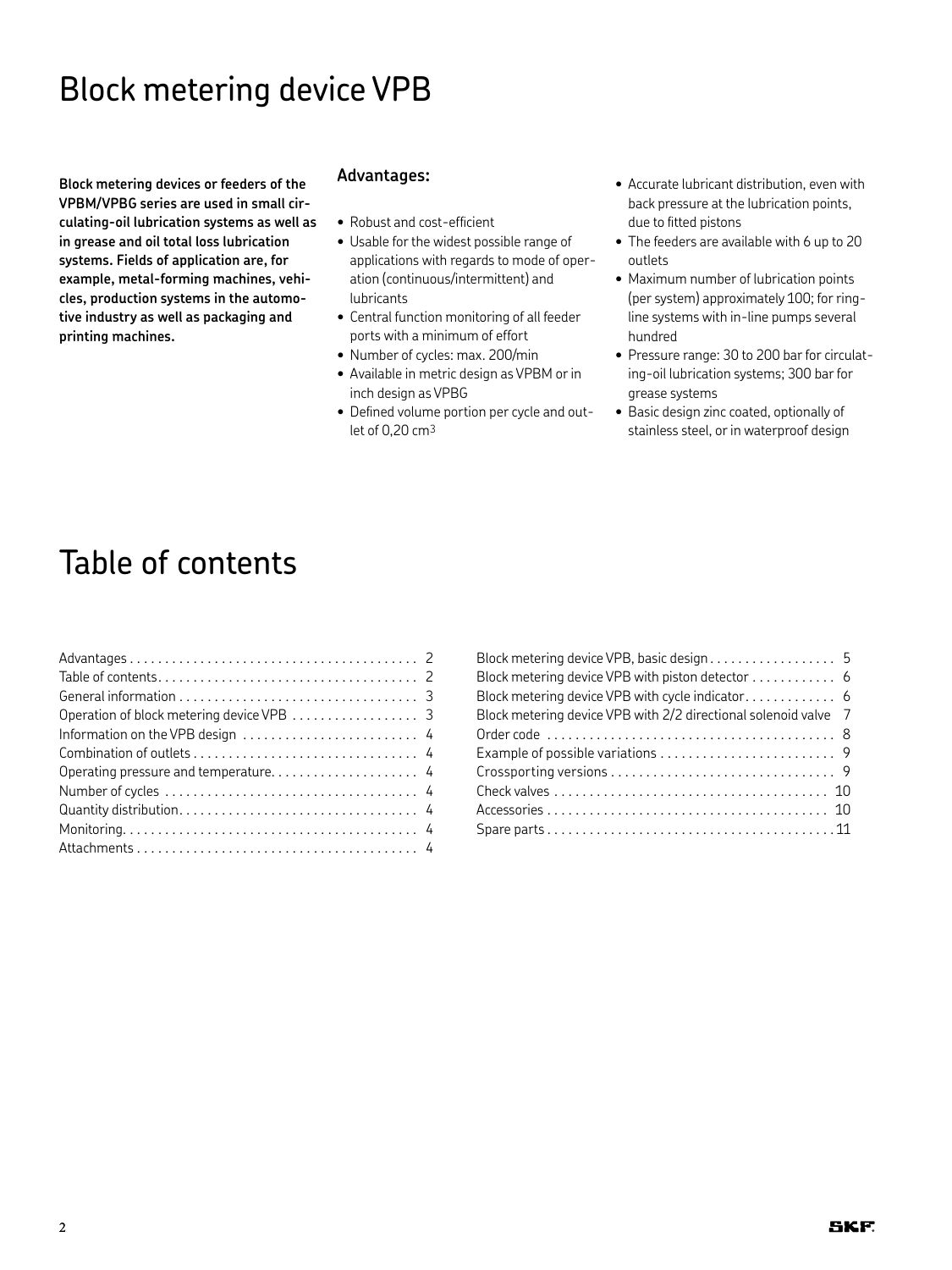### **General information**

The block metering device VPB, which belongs to the progressive feeder range, is available in the designs VPBM (metric threaded connectors) and VPBG (inch threaded connectors). The block feeders VPBM and VPBG are pre-set to a fix dosing volume of 0.2 cm3 per outlet and cycle.

The volumetric flow, which is sent via a tube, is forcibly distributed in a predetermined ratio to the outlets, i.e. to the lubrication points or the downstream progressive feeders. Pistons, which are aligned in series, meter the lubricant for two opposite outlets each and control the function of the neighboring piston. This way, the function of the sectional feeder can be checked by monitoring any piston with a cycle indicator or a piston detector. The optional add-on check valves offer high functional reliability (for high or different back pressures). They also provide an accurate feed and safe blocking behavior, even for internal or external combinations.

### **Operation of block metering device VPB**

The task of the progressive metering device is to distribute consecutively specified portions of the pressure-fed lubricant (grease or oil) to the connected lubrication points. The discharge of the lubricant continues as long as it is pressure-fed to the progressive feeder. The specified portions are metred through the piston movement. Two lubricant outlets on the two end positions of the piston travel are allocated to each piston. The number of pistons within a feeder is variable. If lubricant is pressure-fed, the pistons of a feeder move in turn to their end position. The piston movement displaces a portion of the lubricant that is upstream of the piston to the downstream outlet. The movement of a piston can only start after the upstream piston has been moved to its end position.

If all pistons are in their left or right end position, internal connecting bores in the feeder ensure a defined and continued running of the pistons. When all pistons have been moved once to the left as well as to the right end position, all connected lubricant points have been supplied once with the preset lubricant quantity. The portions



for both outlets are determined by the diameter and the travel of the piston. The selection of the required portion is made during the design of the feeder. A subsequent change of the portions is only possible through a modification of the feeder.

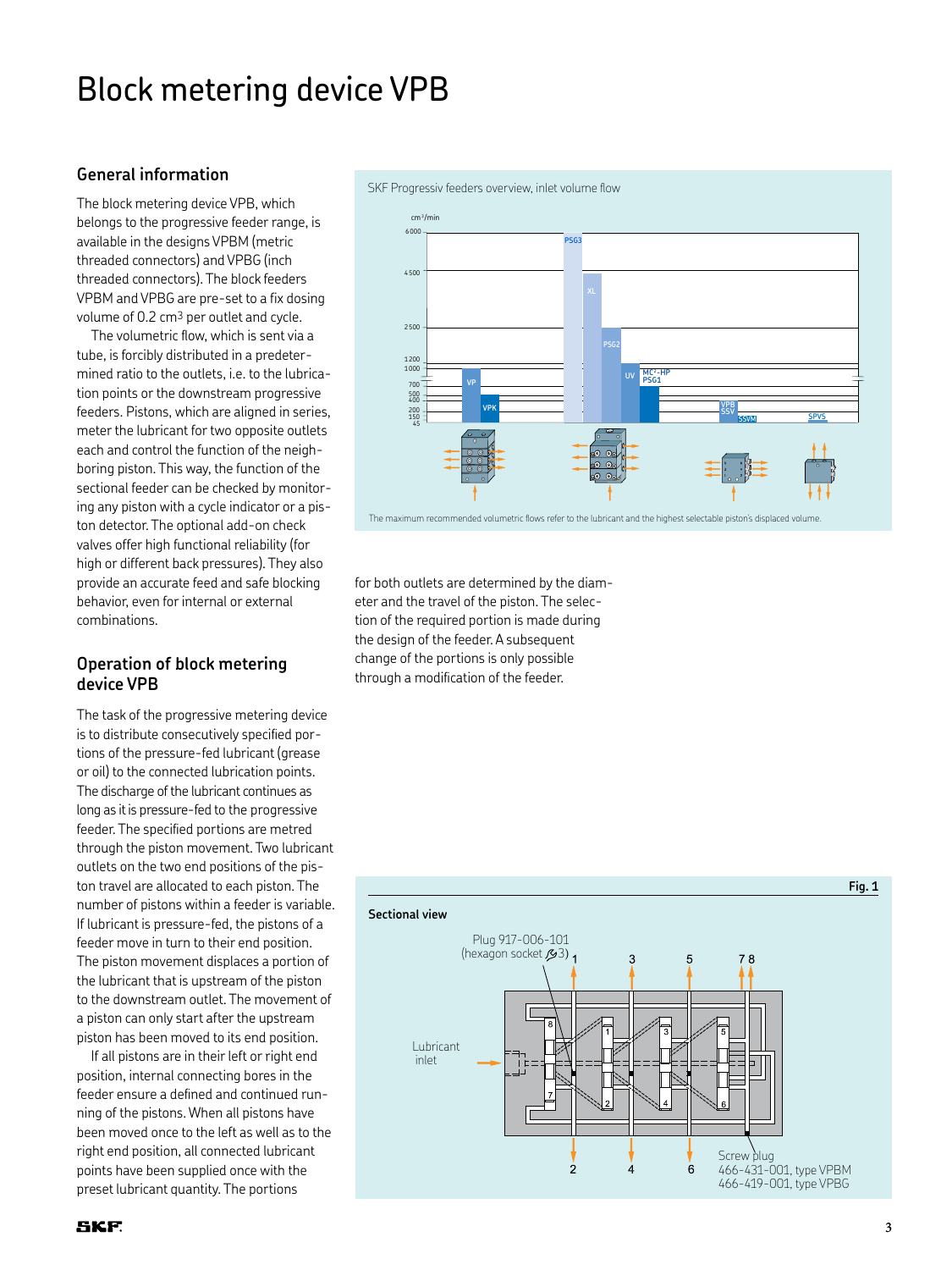#### **Information on the VPB design**

The general criteria for the design of progressive feeders also apply without restrictions to the sectional metering device VPB. In case of an installation on movable machine parts or in case of strong vibrations (e.g. on grease guns), the piston position of the feeder should not correspond with the direction of movement of the machine part.

### **Combination of outlets † Fig. 2**

Possibility of a subsequent internal connection of two opposing outlets by removing the screw in plug from the right outlet bore and blocking one of the two outlets.

#### **Operating pressure and temperature**

The maximum permissible operating pressure of the block distributor is 300 bar. If oil is delivered, a maximal operating pressure of 200 bar is recommended.

The operating temperature range given in technical data for the respective characteristic has to be met.

#### **Number of cycles**

A maximum of 200 cycles/min is recommended.

#### **Quantity distribution**

Block feeders distribute an amount delivered by a pump to several outlets while the feeder determines the volumetric ratio.

The different output quantities within a feeder are achieved by connecting two or more outlets. The indicated lubricant quantities result from the piston diameter and the maximum travel of the piston. Depending on the system design, these capacities may vary by 35%. By grease plants, with master feeder/secondary feeder systems, check valves must be used on the feeder outlets of the master feeder.

A connection of opposing outlets is possible by removing the plug. Furthermore, connecting neighboring outlets is possible by optionally applied crossports (crossporting). → Fig. 3

### **Monitoring † Fig. 4**

The block feeder can be monitored directly by means of a piston detector (compare in the oder code: parameters piston detector, monitoring type P2, P3) and can be retrofitted. Furthermore, the piston movement can be monitored by visual stroke monitoring, monitoring type ZY.

Both monitoring models can be used both for oil as well as for grease.

#### **Attachments † Fig. 5**

The block feeder VPB can be equipped with upstream 2/2 directional solenoid valve, attachment 15.







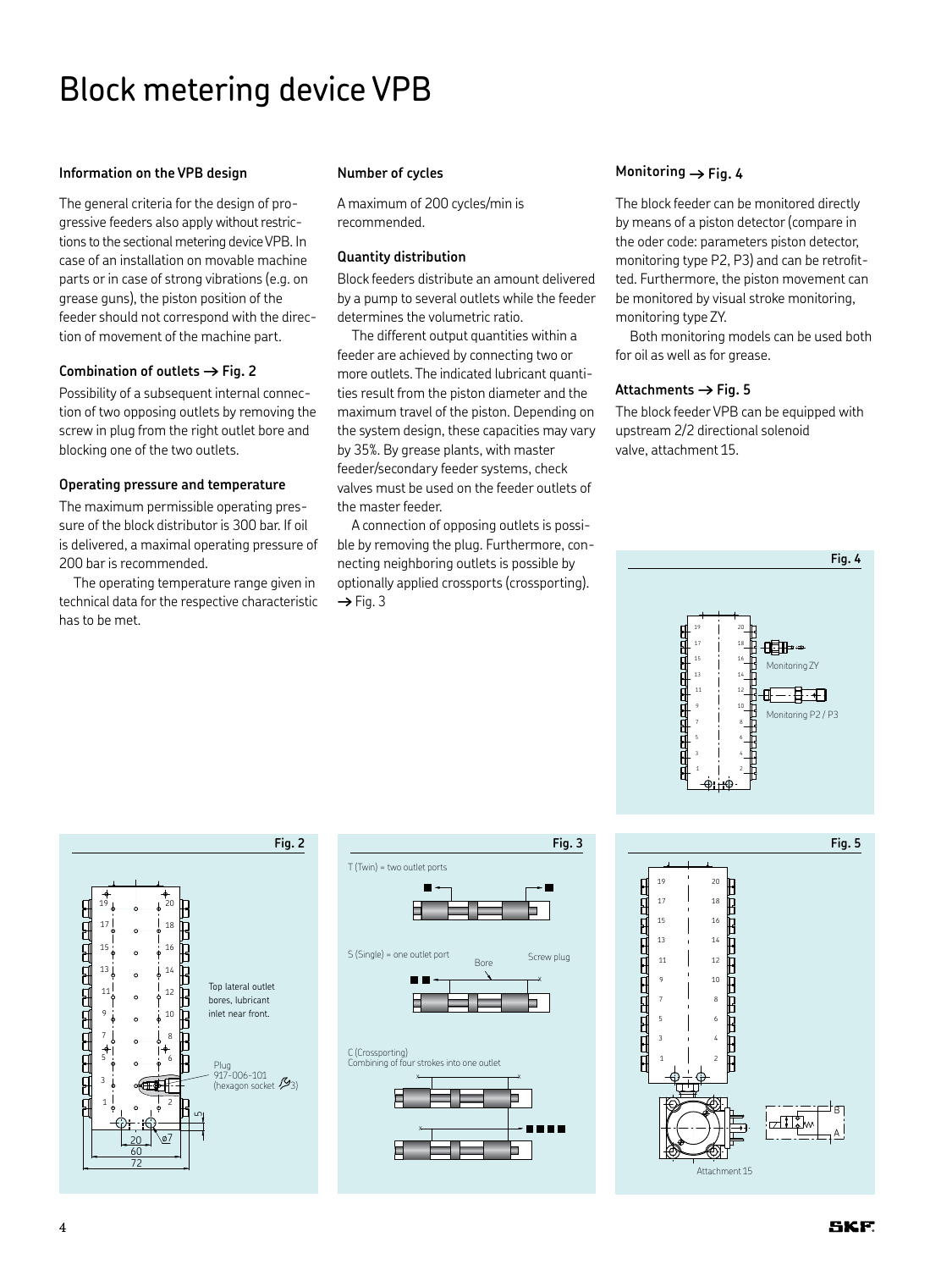### Block metering device VPB, basic design

### **for oil or grease, without attachments, without monitoring**



#### **Technical Data**

Style hydraulically controlled<br>
Mounting position any Mounting position Screw connection<br>Inlet / outlet Ambient temperature range  $-25$  to +11<br>Feeder sections  $\rightarrow$  Table 1 Feeder sections <br>Quantity of outlets 6 to 20 Quantity of outlets Material Steel, tinned/ nitrile

Operating pressure max. Oil 200 bar, grease 300 bar Volumen per outlet and cycle 0.20 cm<sup>3</sup>

Operating viscosity  $> 12 \text{ mm}^2/\text{s}$ <br>Worked penetration  $\geq 265 \times 0.1$ 

 $VPBM = M10x1 / VPBG = G1/g$ <br>-25 to +110 °C

Lubricant Mineral oils, grease based on mineral oil, environmentally friendly and synthetic oils and greases  $\geq$  265 x 0.1 mm (up to NLGI-grade 2)



### **Dimensions** Type of threading Number Number M10×1 G1/8 of feeder of possible L Type Type sections outlets [mm] VPBM-3 \* VPBG-3 \* 3 6 60 VPBG-4 4 8 75<br>VPBG-5 5 10 90 VPBM-5 VPBG-5 5<br>
VPBM-6 VPBG-6 6<br>
VPBM-7 VPBG-7 7 VPBM-6 VPBG-6 6 12 105<br>VPBM-7 VPBG-7 7 14 120 VPBG-7 7 14 120<br>VPBG-8 8 16 135 VPBM-8 VPBG-8 8 16 135<br>VPBM-9 VPBG-9 9 18 150 VPBM-9 VPBG-9 9 18 150<br>VPBM-10 VPBG-10 10 20 165  $VPBG-10$

\* This progressive feeder must be installed with check valves.

|                                                                   | rable 3        |
|-------------------------------------------------------------------|----------------|
| <b>Outlet screw connection</b><br>Designation                     | Order code     |
| $M10\times1$ for tube $\varnothing$ 4 mm                          | $404 - 403$    |
| $M10\times1$ for tube $\varnothing6$ mm                           | 406-423        |
| M10 $\times$ 1 tap. Plug-in connector for tube $\varnothing$ 4 mm | 451-004-518-VS |
| M10 x 1 tap. Plug-in connector for tube Ø6 mm                     | 451-006-518-VS |
| $G1/s$ for tube $\emptyset$ 4 mm                                  | 404-403W       |
| $G1/s$ for tube $\emptyset$ 6 mm                                  | 406-423W       |
| $G1/8$ Plug-in connector for tube $\varnothing4$ mm               | 404-040-VS     |
| G1/8 Plug-in connector for tube Ø6 mm                             | 406-423W-VS    |
| Screw plug $M10 \times 1$                                         | 466-431-001    |
| Screw plug G1/8                                                   | 466-419-001    |

|                                                                                                                                                                                    | Table 2                                                 |
|------------------------------------------------------------------------------------------------------------------------------------------------------------------------------------|---------------------------------------------------------|
| Inlet screw connection                                                                                                                                                             |                                                         |
| Designation                                                                                                                                                                        | Order code                                              |
| $M10\times1$ for tube $\emptyset$ 6 mm<br>$M10\times1$ for tube $O8$ mm<br>$M10\times1$ for tube $\emptyset$ 10 mm<br>M10 $\times$ 1 Plug-in connector for tube $\varnothing$ 6 mm | 406-423<br>441-008-511<br>$410 - 443$<br>451-006-518-VS |
| $G1/s$ for tube $\varnothing6$ mm<br>$G1/s$ for tube $\varnothing 8$ mm<br>$G1/s$ for tube $\varnothing$ 10 mm<br>Plug-in connector for tube $\emptyset$ 6 mm                      | 406-403W<br>408-423W<br>410-443W<br>406-423-VS          |

**Table 1**

**Table 3**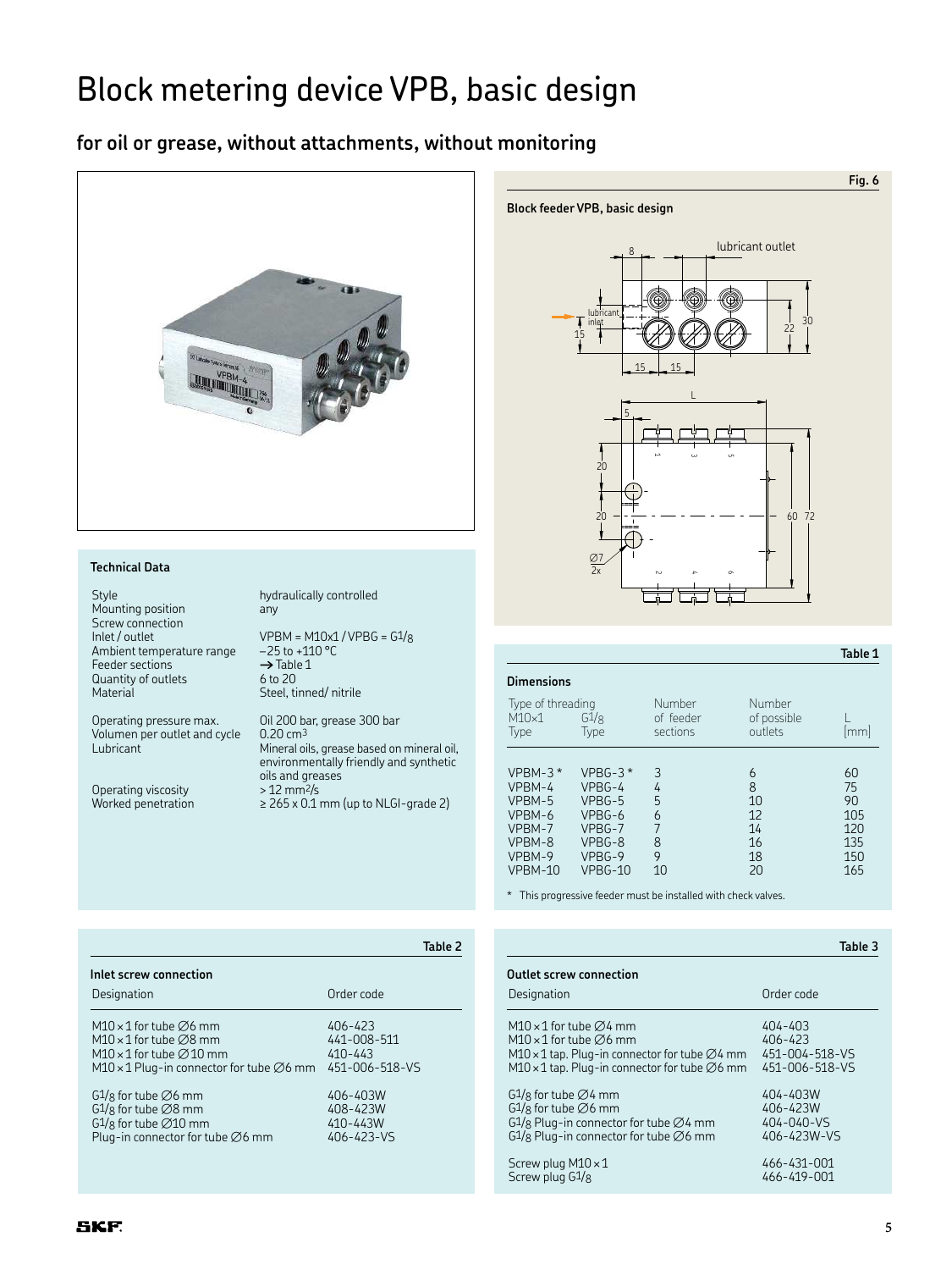### **monitored by piston detector, for oil and grease**



**Block metering device VPB with piston detector, for further technical data † page 5, ig. 6**



### **Block metering device VPB with cycle indicator, for further technical**   $data \rightarrow page 5$ , fig. 6





**Note** The cable socket of the piston detector must be ordered separately **†** see page 10.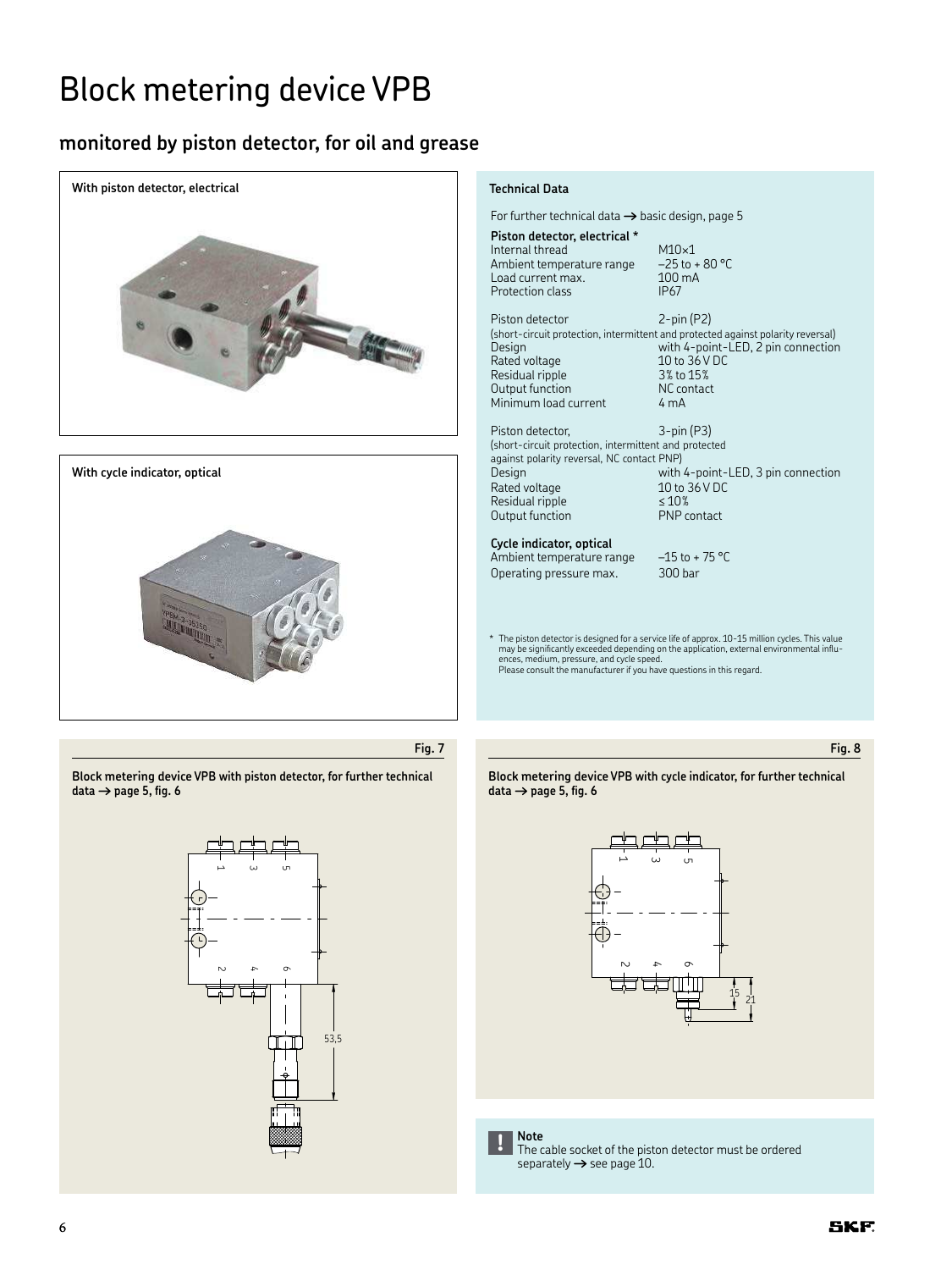### **with 2/2 directional solenoid valve for grease**





#### Technical Data

For further technical data **†** basic design, page 5

Inlet thread connection  $61/4$ <br>Ambient temperature range  $-25$  to +80 °C Ambient temperature range  $-25$  to +<br>Operating pressure max. 300 bar Operating pressure max.<br>Lubricant

Grease up to NLGI-grade 2

2/2-directional solenoid valve Spherical seat valve Spilencal seat valve<br>Plug / DIN43650-AF3<br>24 V DC Voltage 24 V DC Rated current Nominal output<br>On-time U.S. . .<br>16 W<br>100% ED (at max. +35 °C)<br>IP 65 Protection class<br>Basic position closed when de-energized



**Note**

Line sockets must be ordered separatly **†** page 10. **!**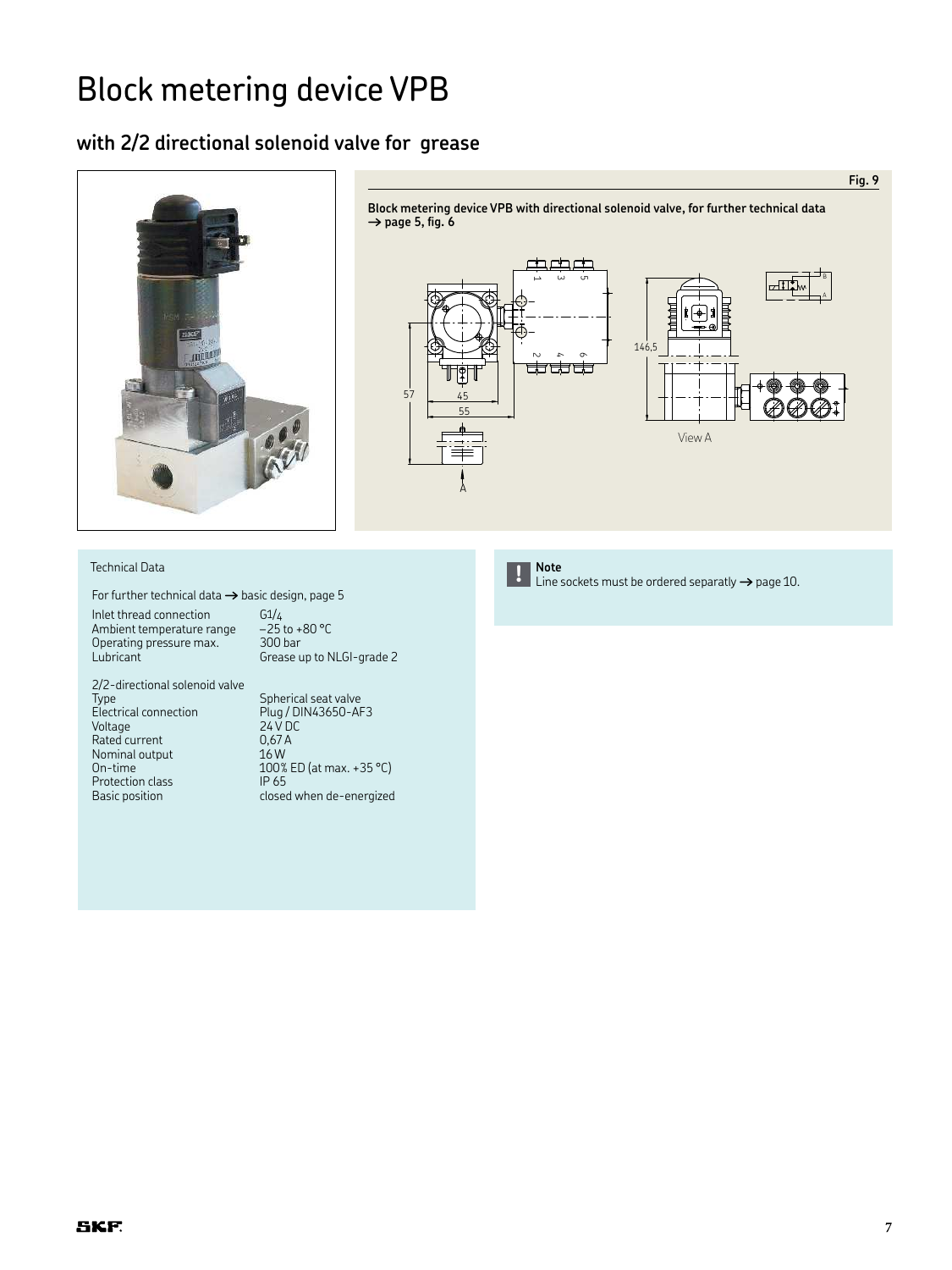### Order code

standard open (Indication of the outlets to be closed)

1) Use these progrssive feeders only with check valve VPKM-RV-S4! 2) only for basic design

#### **Order example**

### **VPB M / 10 16/ P3-9L /00 A1-3V-6V -8V**

- Block metering device
- With inlet- and outlet thread
- 10 feeder pistons
- 16 outlets open
- Piston detector , 3-pin
- Installed on the left side of the 9th piston feeder
- Without attachments
- Change version A
- Basic design
- 3rd feeder outlet closed
- 6th feeder outlet closed
- 8th feeder outlet closed



Subsequently, only blocked lubricant outlets have to be declared. With a feeder outlet blocked, the internal plug has to be removed. The

double volume is discharged on the opposing side.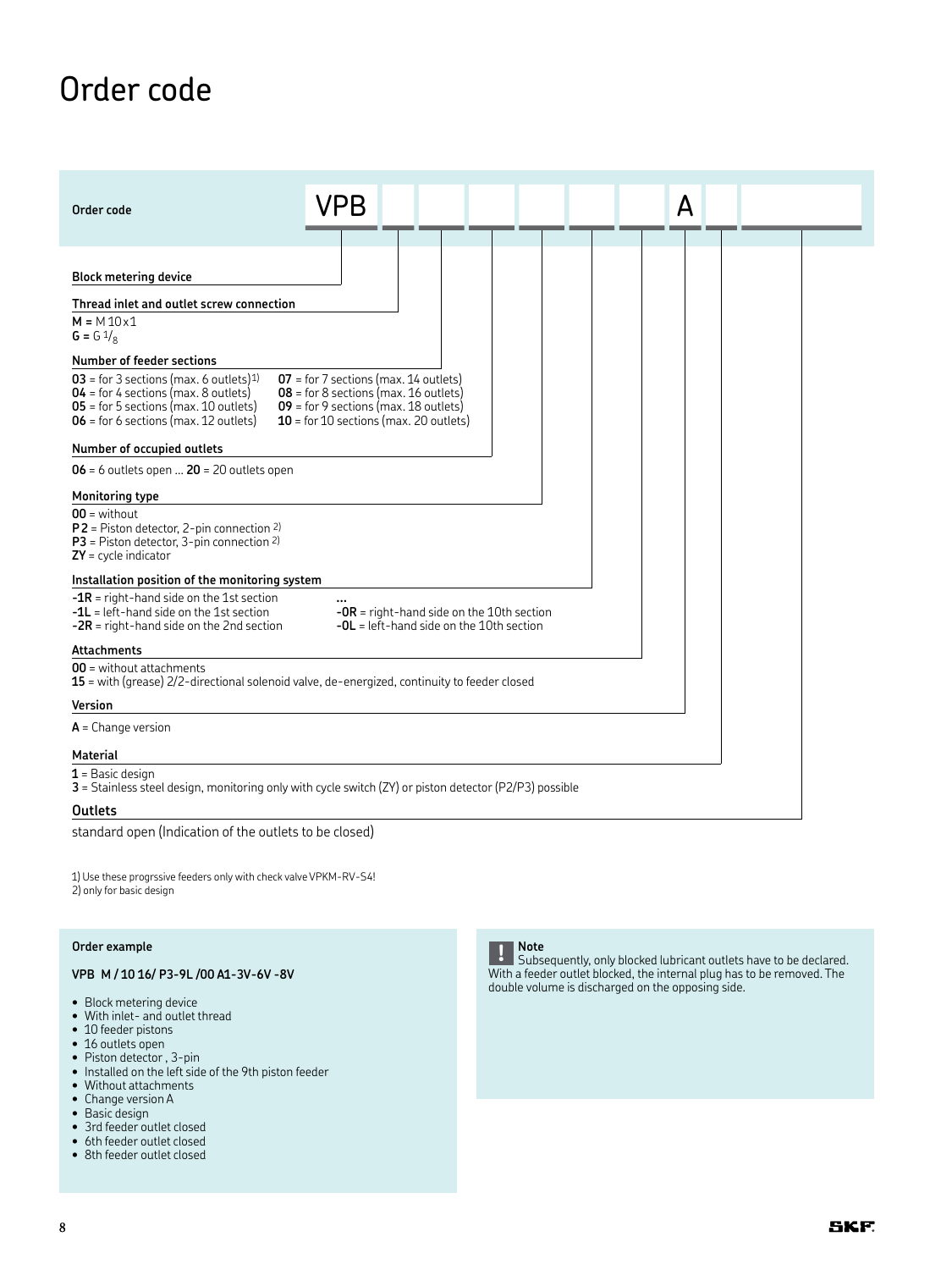### Example of possible variations

### Example of possible variations

for 1 to 6 lube points on one 3-section feeder

Crossporting versions Example VPBM/VPBG



**Crossport**



|             |                                                                                                                                                                          |                                          |                                               | Table 4                            |
|-------------|--------------------------------------------------------------------------------------------------------------------------------------------------------------------------|------------------------------------------|-----------------------------------------------|------------------------------------|
|             |                                                                                                                                                                          | Crossports for connecting nearby outlets |                                               |                                    |
| of l<br>ing | Number Order code<br>for the complete crossport<br>connect- incl. hollow screws and<br>connectors for tube $\varnothing$ 6 mm<br>Outlets and check valve<br>$M10\times1$ | G1/s                                     | Order code<br>without fitting<br>$M10\times1$ | for the complete crossport<br>G1/g |
| 2<br>3      | VPBM-C2<br>VPBM-C3<br>VPBM-C4                                                                                                                                            | VPBG-C2<br>VPBG-C3<br>VPBG-C4            |                                               | VPBM-C-S2* VPBG-C-S2*              |

\* The crossporting version of the type VPBM-C is approved up to max. 100 bar operating pressure.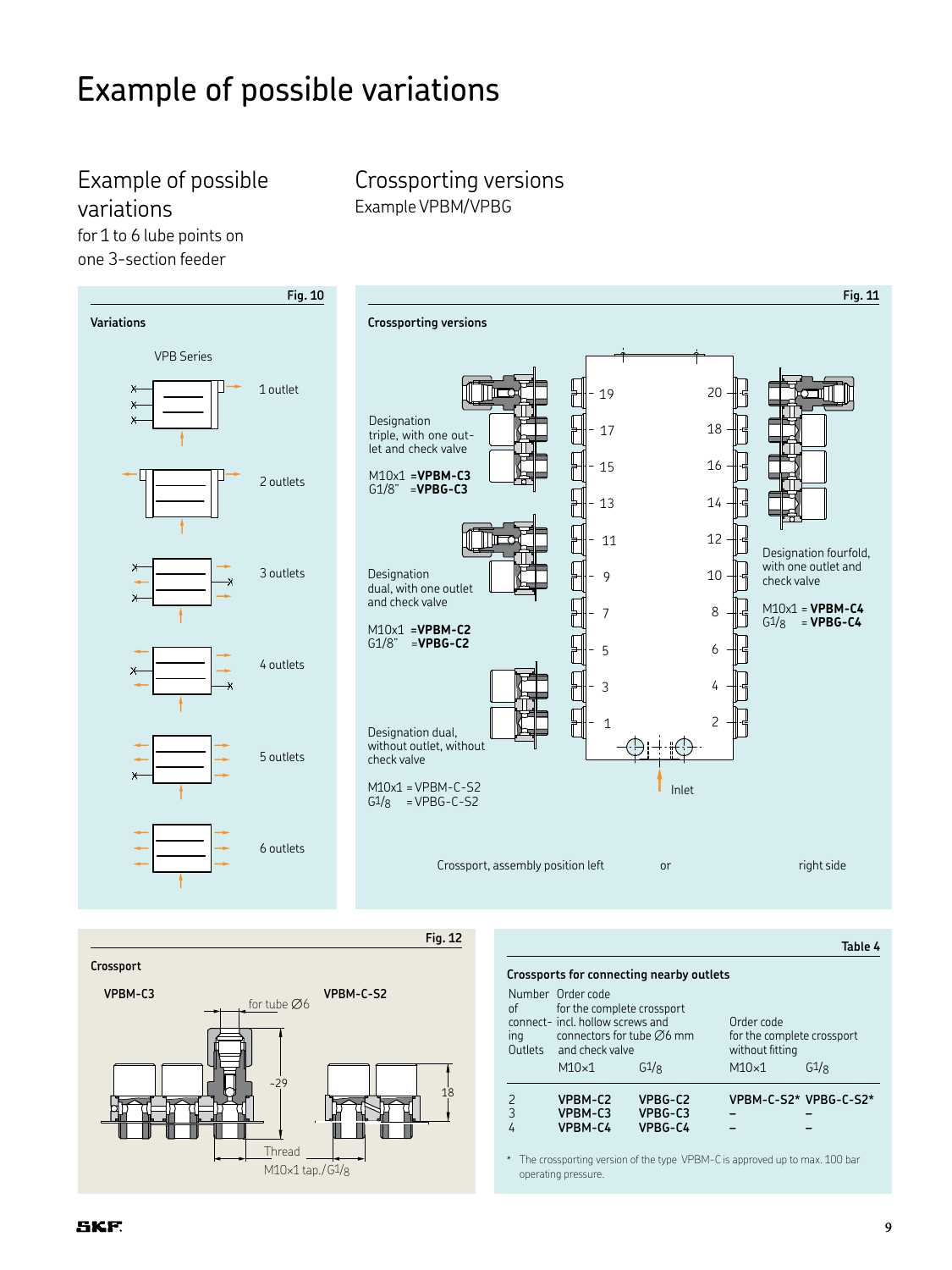### Accessories

|                                                                                |             |                                          |                     |                   | Accessories |
|--------------------------------------------------------------------------------|-------------|------------------------------------------|---------------------|-------------------|-------------|
| <b>Check valves</b>                                                            |             |                                          |                     |                   |             |
|                                                                                | tube        |                                          | Opening             | pressure, max.    |             |
| Order code                                                                     | ød1         | G                                        | pressure<br>[bar]   | [bar]             | Fig.        |
| for the direct screw-in in a feeder outlet<br><b>VPKG-RV</b><br>VPKM-RV-S4     | 6<br>6      | $R1/8$ tap.<br>$M10\times1$ tap.         | 3<br>$\overline{c}$ | 100<br>100        | 13          |
| for plug-in connector<br>VPKG-RV4-VS<br><b>VPKG-RV-VS</b><br><b>VPKM-RV-VS</b> | 4<br>6<br>6 | $R1/8$ tap.<br>G1/8<br>$M10\times1$ tap. | $\frac{3}{3}$<br>3  | 300<br>300<br>300 | 14          |
| 226-10337-3                                                                    | 6           | $M10\times1$ tap.                        | 3                   | 350               | 15          |





**Fig. 15**



|                               | Accessories                                                                                                                   |  |  |  |  |
|-------------------------------|-------------------------------------------------------------------------------------------------------------------------------|--|--|--|--|
| Electrical Plug-in connectors |                                                                                                                               |  |  |  |  |
| Order code                    | Specification                                                                                                                 |  |  |  |  |
| 179-990-416                   | Rectangular plug DIN EN 175301-803A,<br>for 2/2-way-valve, 2-pin with splashed cable;<br>$3 m, 3 \times 0.75$ mm <sup>2</sup> |  |  |  |  |
| 179-990-371                   | Circular plug straight (A),<br>Cable diameter $4-6$ mm, $4$ -polig, max. 0.75 mm <sup>2</sup>                                 |  |  |  |  |
| 179-990-600                   | Circular plug straight (B),<br>4-pin with splashed cable; 5 m, $4\times0.25$ mm <sup>2</sup>                                  |  |  |  |  |
| 179-990-372                   | Circular plug angled (C),<br>Cable diameter 4-6 mm, 4-pin, max. 0.75 mm <sup>2</sup>                                          |  |  |  |  |
| 179-990-601                   | Circular plug angled (D),<br>4-pin with splashed cable, 5 m, $4 \times 0.25$ mm <sup>2</sup>                                  |  |  |  |  |

**†** Brochure 1-1730-EN





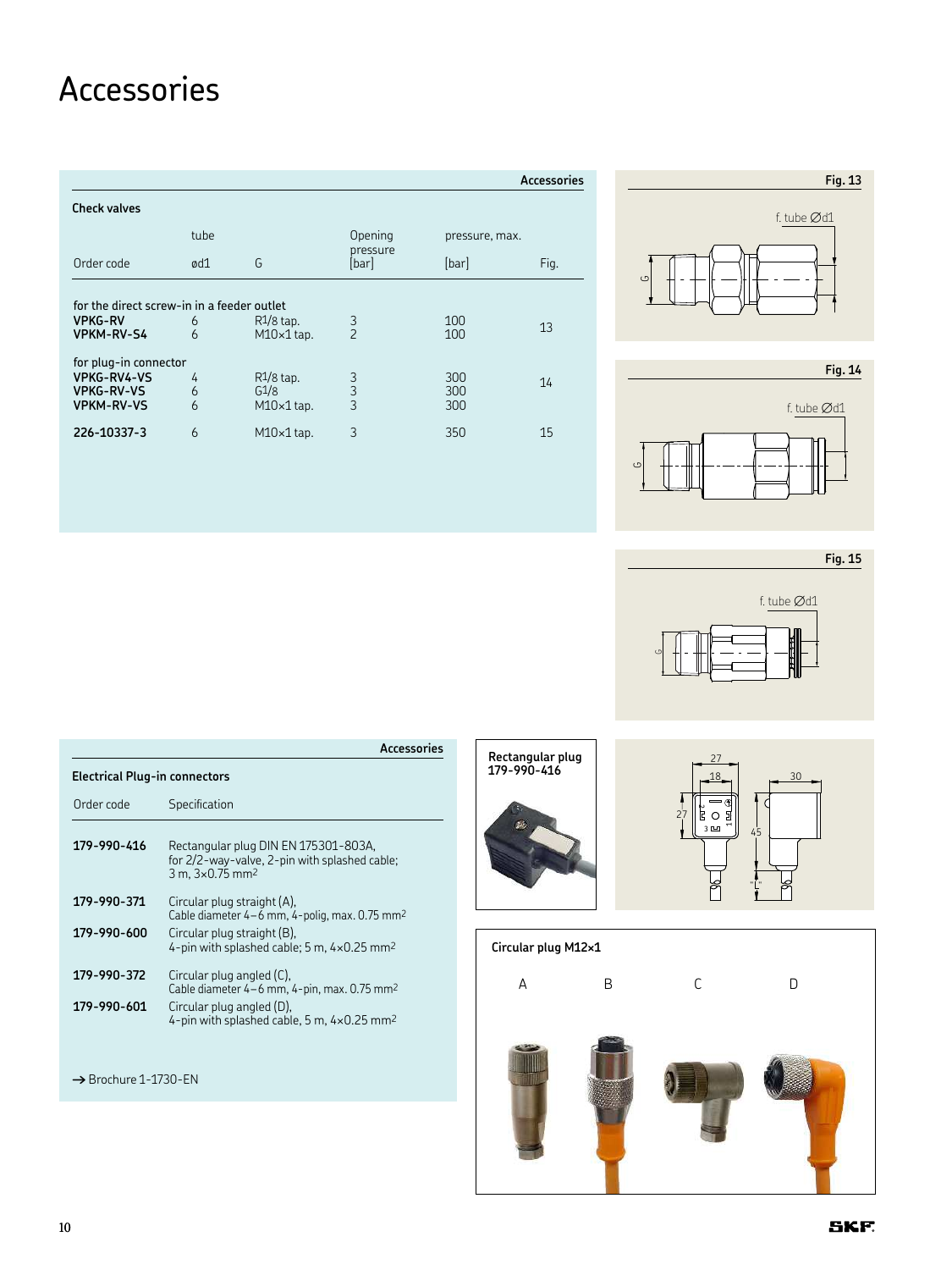## Spare parts

|                                                                          | Spare parts                                 |
|--------------------------------------------------------------------------|---------------------------------------------|
| Designation                                                              | Order code                                  |
| Piston detector, 2-pin<br>Piston detector, 3-pin<br>Corresponding O-ring | 177-300-096<br>177-300-097<br>WVN501-10x1.5 |
| $2/2$ -way valve, 24 V DC<br>Cable socket - 2/2 way valve                | 161-110-031+924<br>24-1882-2029             |
| <b>VPKM</b><br>Screw connection $G1/4$ to M10 $\times 1$<br>$0$ -ring    | 44-0159-2282<br>504-019                     |
| <b>VPKG</b><br>Screw connection $G1/4$ to $G1/8$                         | 96-6013-0282                                |
|                                                                          |                                             |